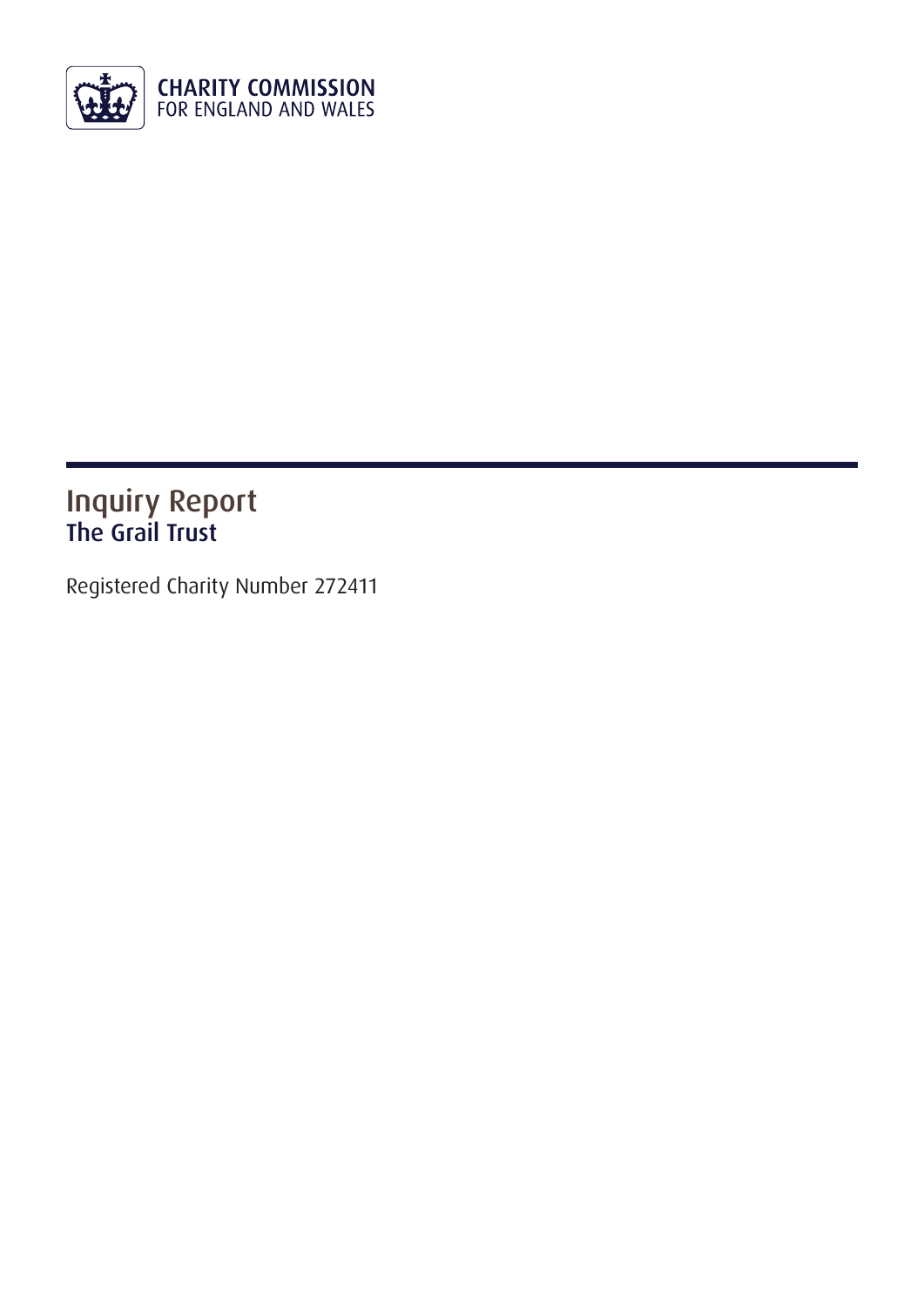## A statement of the results of an inquiry into The Grail Trust (registered charity number 272411).

## Published on 28 March 2017.

# The charity

The Grail Trust ('the charity') was registered with the Charity Commission ('the Commission') on 8 December 1976. The charity is an unincorporated body and governed by trust deed dated 22 October 1976 ('the governing document').

The charity's primary objects are the advancement of religion and education and the relief of poverty.

Further details about the charity can be found on the [register of charities](http://apps.charitycommission.gov.uk/Showcharity/RegisterOfCharities/CharityWithoutPartB.aspx?RegisteredCharityNumber=272411&SubsidiaryNumber=0).

# Background and issues under investigation

The charity provides financial support and advice to Grail Trust India ('GTI'), an Indian registered society which helps disadvantaged children in South India. GTI operated a children's home ('the home') which is now closed and an outreach project which together accommodated up to 100 vulnerable children aged between 6 and 16. Representatives of the charity periodically visited the home as a result of the financial support provided to GTI.

On 22 August 2011 the Commission was alerted to an allegation of child abuse within GTI which involved a person connected to the charity. The allegation is still being investigated by the appropriate overseas authorities and although the inquiry has awaited the outcome of the case, it has not yet reached its conclusion.

Following initial investigation, the Commission opened a statutory inquiry ('the inquiry') under the Charities Act**<sup>1</sup>** on 5 December 2011 to investigate:

- $\cdot$  the trustees' handling of the allegation
- whether the charity has adequate safeguarding policies and procedures in place which are properly implemented to protect vulnerable beneficiaries
- how the trustees managed and continue to manage the risk to the charity's reputation in relation to the allegation
- whether the trustees adequately discharged their legal duties and responsibilities as charity trustees

At the time the inquiry was opened under Section 8 of the Charities Act 1993 so some powers and legislation referred to in this document are under that act. Statutory inquiries are now opened under Section 46 of the Charities Act 2011.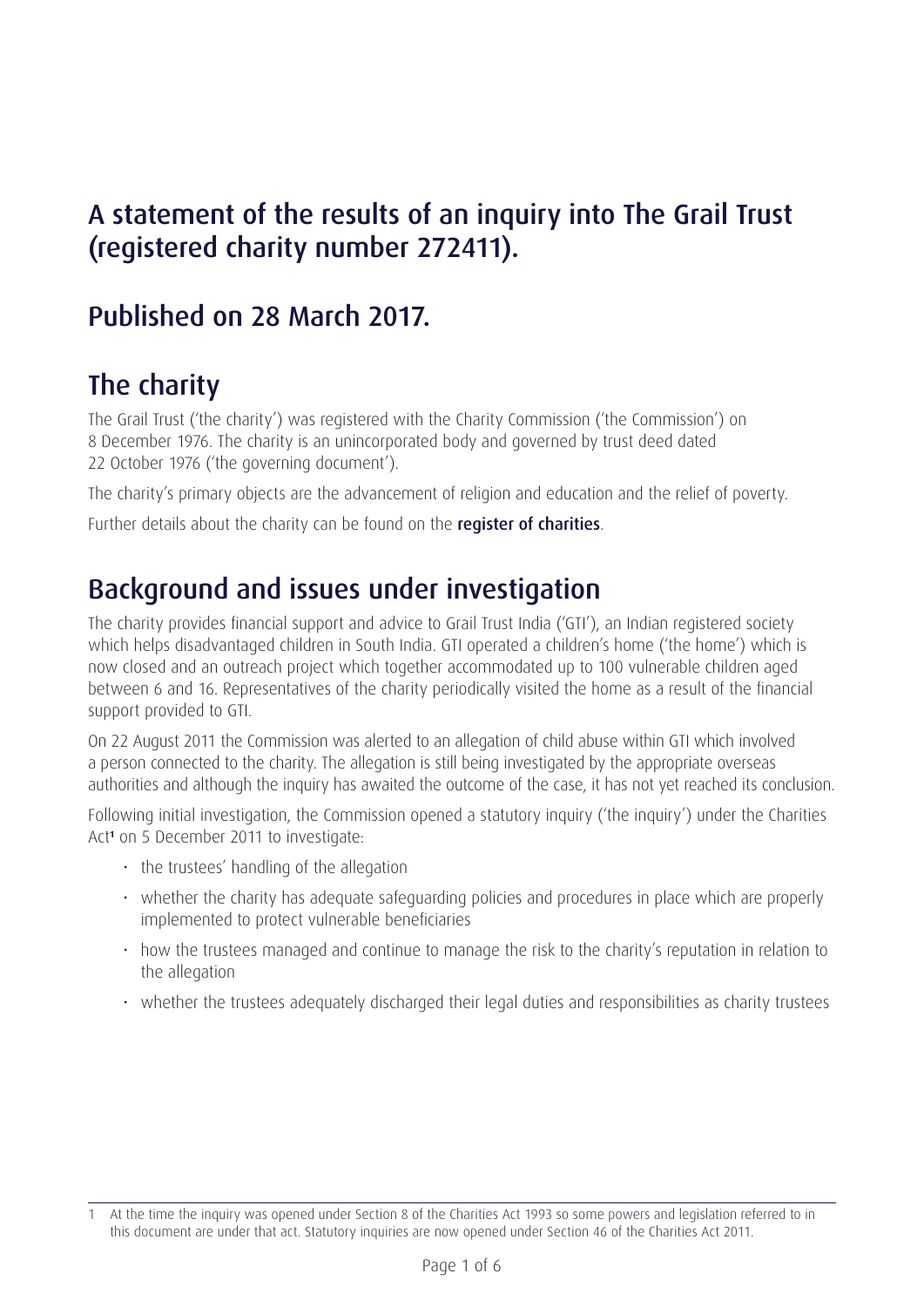## The Commission's role in safeguarding issues

The Commission has an important regulatory role in ensuring that trustees comply with their legal duties and responsibilities as trustees in managing and administering their charity. Its aim is to protect public confidence in the integrity of charities. In the context of safeguarding issues, it has a very specific regulatory role which is focused on the conduct of the trustees and the steps they take to protect the charity and its beneficiaries.

The Commission's safeguarding work is often part of a much wider investigation involving or being led by other agencies. The Commission is not responsible for dealing with incidents of actual abuse and it does not administer safeguarding legislation. It cannot prosecute or bring criminal proceedings, although it can and does refer any concerns it has to the police, local authorities and the Disclosure and Barring Service which each have particular statutory functions.

The Commission's aim is to ensure that charities that work with or provide services to vulnerable beneficiaries take reasonable steps to protect them from harm and minimise the risk of abuse. It may consider any failure to do so as misconduct or mismanagement, or both, in the administration of the charity.

In the context of international safeguarding issues, where charities use overseas partners, the Commission has no direct regulatory remit over overseas partners or not for profit organisations which are not registered with it. Where a registered charity supports or has overseas partners it works closely with, the Commission's regulatory remit is over holding the registered charity to account over the prudence and management of that relationship, including management of the risks and ensuring the proper use of any funds transmitted to the partner. Charities should ensure they have reasonable assurance that the partner is capable of delivering the proposed activities or services and also has appropriate systems of control in place.

The Commission's published guidance on its regulatory role and its expectations of charities and trustees on safeguarding is available on **[GOV.UK](https://www.gov.uk/government/publications/safeguarding-children-and-young-people)**. This includes lists of essential elements of a child protection policy and for child protection procedures and systems.

# Findings

#### The trustees' handling of the allegation

The trustees told the inquiry that, when the allegation was brought to their attention, they did not believe it was appropriate to report it to the Commission, because they were not aware of any formal charges and the allegation appeared, in their view, to be malicious and unsubstantiated. They did not report the allegation to the police in the United Kingdom because they assumed they were already aware of the matter. They told the inquiry this was a 'wholly new situation for them'. In instances where serious allegations are made which relate to a charity this should be reported to the Commission.

The inquiry found that the trustees' initial handling and response to the allegation was inadequate.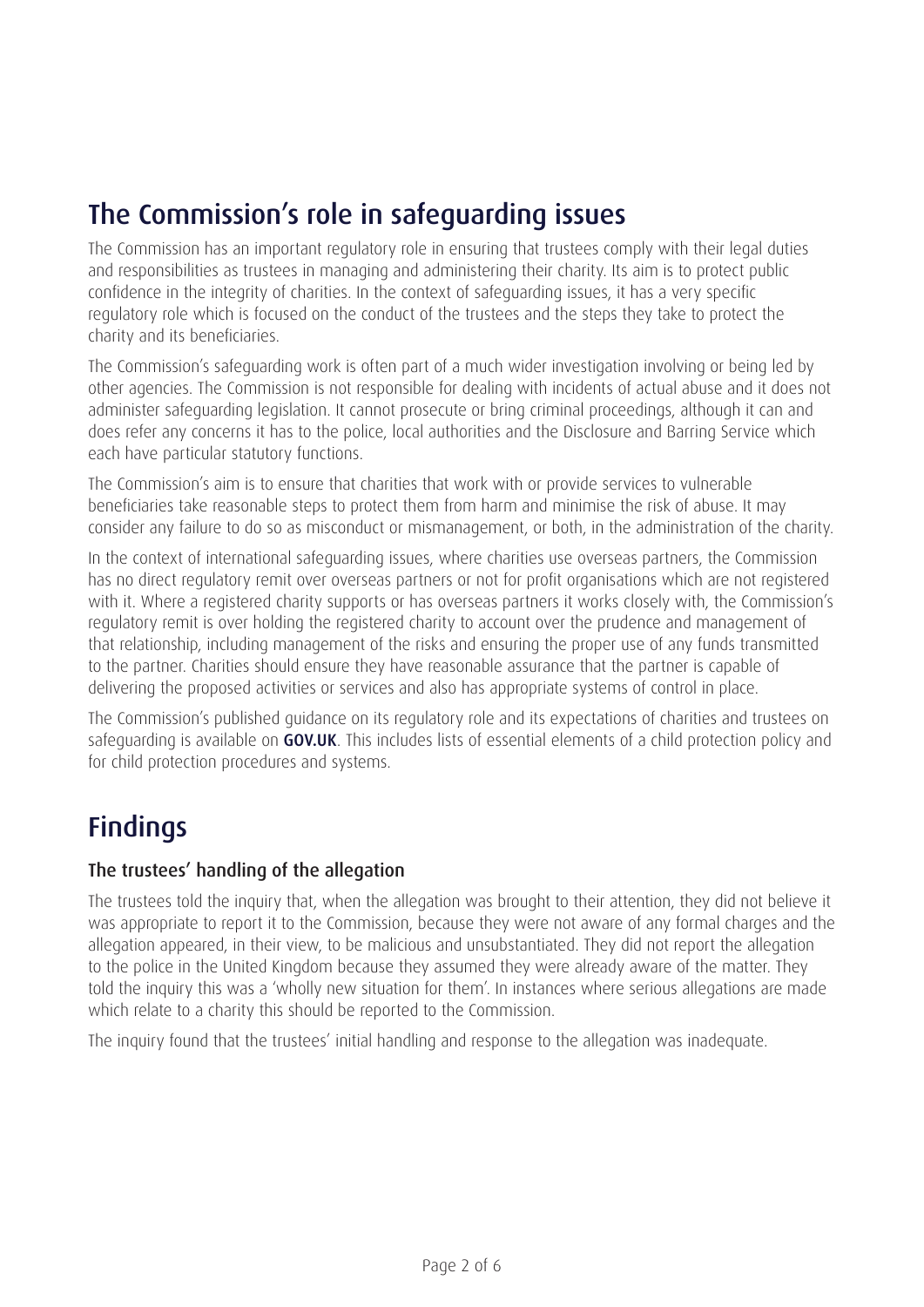#### Whether the charity has adequate safeguarding policies and procedures in place which are properly implemented to protect vulnerable beneficiaries

The inquiry requested the trustees to provide details of the charity's safeguarding policies and procedures and how these are monitored, reviewed and disseminated within the charity. The trustees said that because the charity did not manage any beneficiaries in the UK, it was not responsible for safeguarding procedures adopted by GTI. They told the inquiry that Indian state guidelines and safeguards applied to GTI and the Indian trustees and staff were responsible for compliance.

Whilst the trustees are correct that GTI is responsible for its activities and ensuring appropriate safeguarding procedures are in place, there is a clear link between the 2 organisations. They share the same name and the founder of Grail Trust UK was also the founder of GTI and was responsible for most of the fundraising, which almost all came from the UK. Although GTI is overseen by a board of local trustees, they consult with Grail Trust UK on matters of policy.

Trustees have a responsibility when funding activities of partners, where they involve vulnerable beneficiaries, to comply with their duty of care and duty of prudence, assess the risks and ensure they have reasonable assurance, not only that the partner is capable of delivering the proposed activities or services, but also that they have appropriate systems of control in place.

The inquiry found the charity failed to take adequate steps to ensure the safeguarding measures employed by its key partner in relation to the activities the charity funded were adequate because the UK trustees lacked knowledge in relation to their own and others' safeguarding obligations, most specifically guidance given in relation to the conduct of and the charity's expectations of visitors to the home.

#### How the trustees managed and continue to manage the risk to the charity's reputation in relation to the allegation

The inquiry established that the allegation attracted the attention of the international press. However the trustees' initial response was to publicly reject the allegation.

Incidents of abuse against vulnerable beneficiaries are wholly unacceptable. Charity trustees risk being in breach of their duties and responsibilities if they fail to address such incidents properly and act appropriately. Such events are of particular concern where they are connected to organisations and people whose work is meant to help vulnerable groups or children and in which children and the public place their trust.

The inquiry found the trustees' initial rejection of the allegation was not impartial and was therefore inappropriate and risked damaging the charity's reputation.

#### Whether the trustees adequately discharged their legal duties and responsibilities as charity trustees

Trustees are under a duty to act in the best interests of the charity, comply with the legal principles of duty of care and duty of prudence and to protect the charity from undue risk. The inquiry found the trustees failed to discharge their legal duties and responsibilities as trustees due to their initial inappropriate response to the allegation, their lack of safeguarding knowledge, policies and procedures and failure to ensure there were proper systems of control. The trustees failed to conduct proper checks to ensure that adequate safeguarding measures were in operation by the key partner organisation.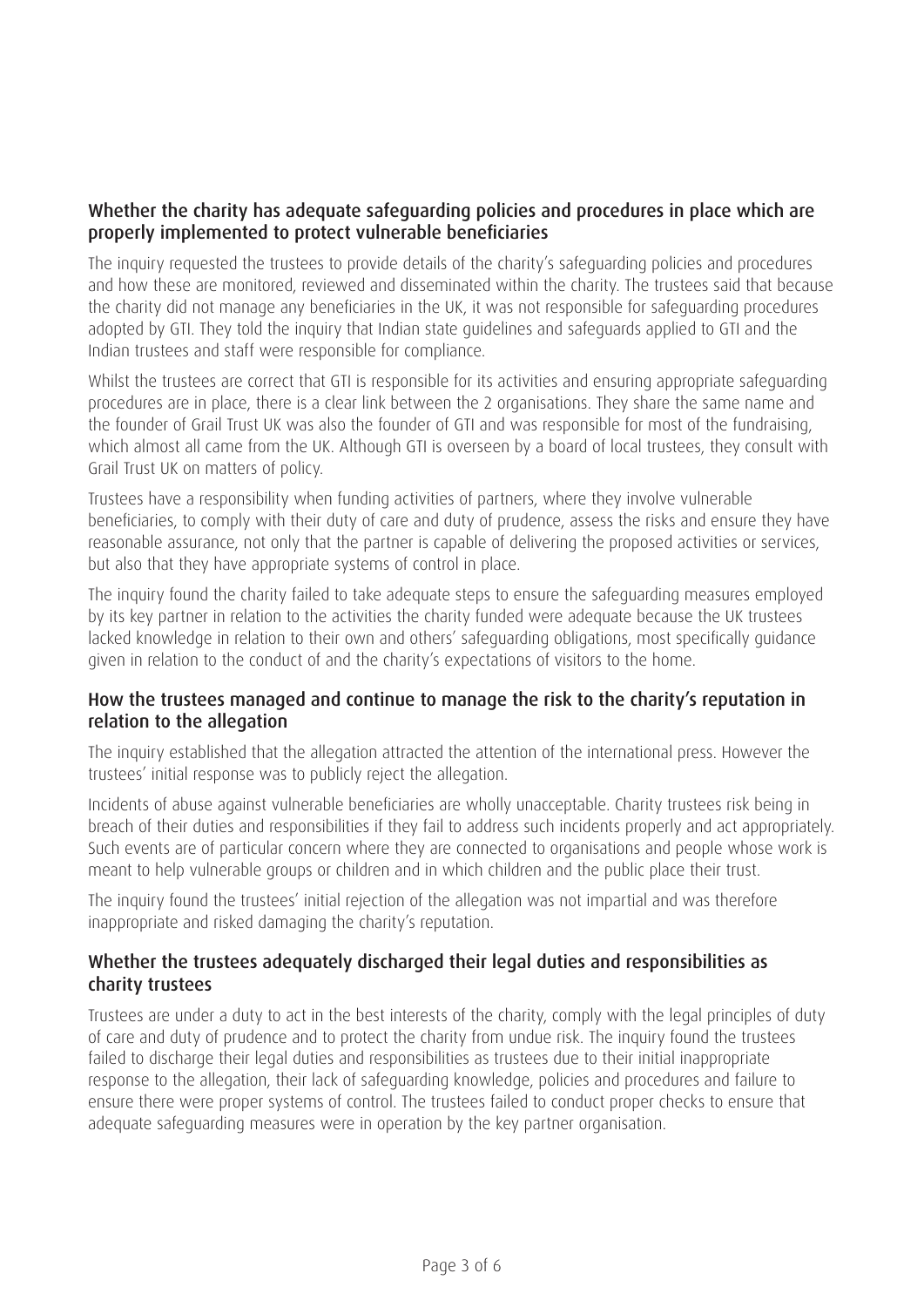When working with partners, trustees must carry out appropriate and proper due diligence on organisations that the charity gives grants to or uses to carry out charitable projects and help deliver its work – this involves assessing and managing the risks.

Trustees should ensure they have reasonable assurance that the partner is capable of delivering the proposed, activities or services and has in place appropriate systems of control, which include appropriate safeguarding measures and respond appropriately to allegations or incidents of abuse. Otherwise their beneficiaries could be put at risk and public trust and confidence damaged.

The trustees failed to identify the allegation as a serious incident and deal with it effectively having failed to report the incident to the police and the Commission.

As part of the action taken in the inquiry, having received regulatory guidance and been directed, under order, to comply with a formal action plan, the trustees have now taken steps to rectify this.

### Conclusions

The Commission concluded there were serious governance failures in the charity due to the trustees' lack of proper oversight in relation to safeguarding measures and their failure to identify or report the allegation to the police or the Commission as a serious incident.

In the context of international safeguarding issues, the Commission has no direct regulatory remit over overseas partners or not for profit organisations which are not registered with it. However, where a registered charity supports or has overseas partners it works closely with, the Commission's regulatory remit is over holding the registered charity to account over the prudence and management of that relationship, including management of the risks and ensuring the proper use of any funds transmitted to the partner. Charities should ensure they have reasonable assurance that the partner is capable of delivering the proposed, activities or services and also has in place appropriate systems of control, which include appropriate safeguarding measures.

The Commission concluded that the trustees failed to fully understand that their safeguarding obligations extended to visitors to GTI. The trustees failed to check that GTI had proper safeguarding systems and controls in place prior to working with them.

The Commission concluded that the trustees' initial approach to the allegation, which had been reported in the international press, was not impartial and their handling of it risked public trust and confidence in the charity and the wider charitable sector.

In light of the above, the Commission concluded that the trustees did not discharge their legal duties and responsibilities and there had been misconduct and mismanagement in the administration of the charity. The Commission exercised its powers under s84 of the act to direct the trustees to carry out various steps in an action plan to ensure they understood their safeguarding responsibilities and put adequate measures in place to manage the risks to beneficiaries.

The Commission is now monitoring compliance with the action plan and is satisfied that the current trustees are now better aware of their safeguarding obligations and the need to protect the charity's beneficiaries and its reputation. The trustees are acting on the regulatory advice and guidance given and taking the steps they are required to in the direction issued under this inquiry to address the concerns raised. The Commission will continue to monitor the charity's progress.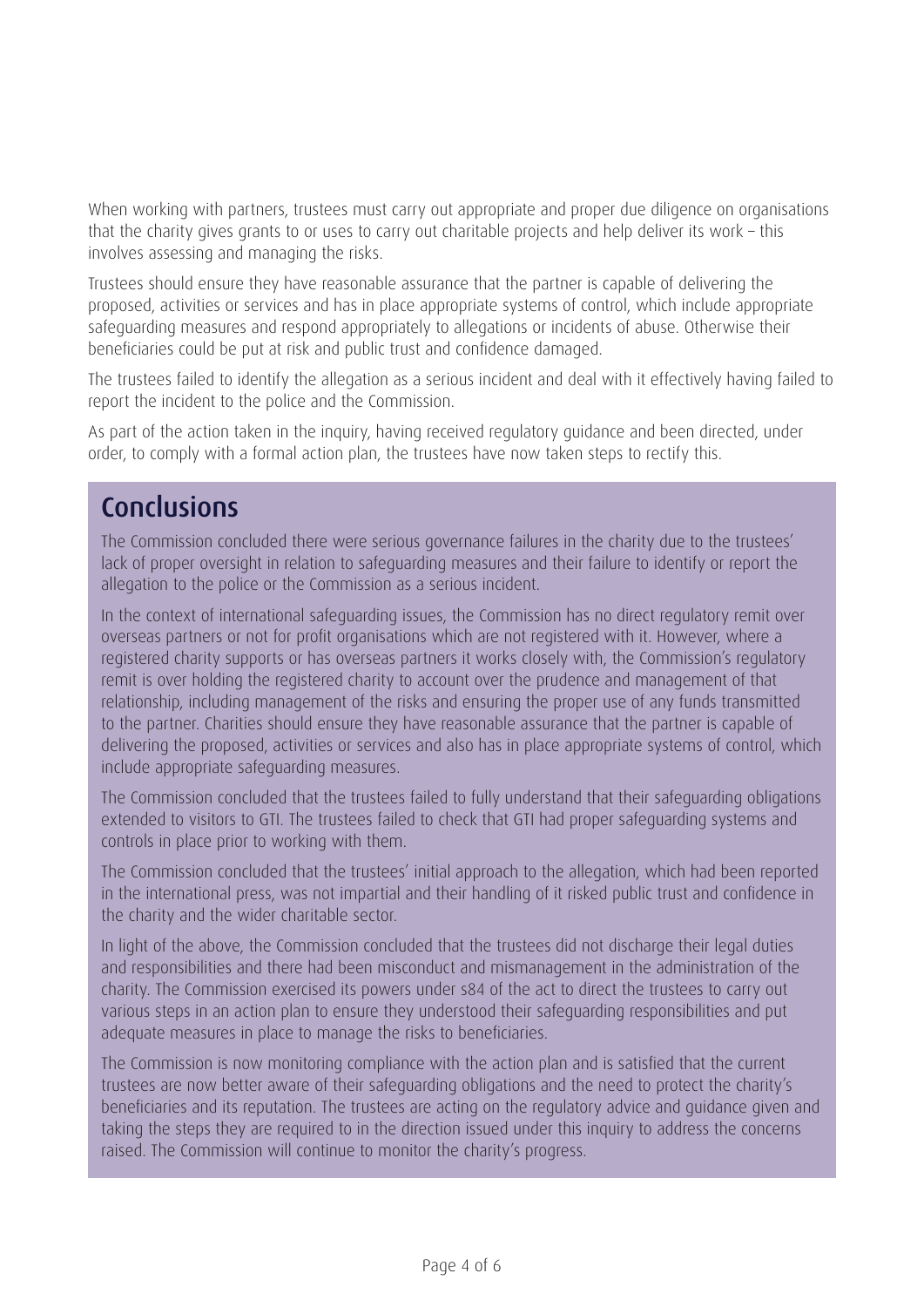### Regulatory action taken

The inquiry met with the trustees to question them about the allegation made and how they handled the allegation.

The inquiry used its powers to issue a direction under section 47 of the 2011 Act requiring the trustees to provide information and copies of documents relating to their safeguarding policy and procedures.

The inquiry used its powers to direct action be taken under section 84 of the 2011 Act by way of an action plan to ensure the trustees understood their safeguarding responsibilities and put adequate measures in place to manage the risks to beneficiaries.

### Issues for the wider sector

#### Charity trustees' safeguarding duties

Charity trustees are under a fiduciary duty to act prudently and all times to act exclusively in the best interests of the charity and to discharge their duties in accordance with their duty of care. The Commission expects charities engaged with children or vulnerable people (a) to have adequate safeguarding policies and procedures in place which reflect both the law and best practice in this area, and the responsibilities of trustees; and (b) to implement fully these policies in practice. This is particularly pertinent in charities where there have been allegations made in connection with abuse (whether children or otherwise) and concerns raised with the charity regulator. In such a case, given the higher risks involved, the Commission would expect to see and be satisfied as to the robustness of safeguarding policies and procedures which have been created and which are in place and their implementation and that they are both fit for purpose and commensurate with these higher risks, given the duties of the trustees.

Trustees should have particular regard to a charity's overseas activities where children or other vulnerable beneficiaries may face different or additional risks of abuse or exploitation. In light of these risks safeguarding arrangements should include regular monitoring of staff and volunteers abroad. This has the additional benefit of protecting both the interests of staff, volunteers and the good name of the charity. Trustees should also ensure that staff and volunteers working overseas follow safeguarding policies and procedures in place at a local level.

The Commission's guidance [The essential trustee: what you need to know, what you need to do \(CC3\)](https://www.gov.uk/government/publications/the-essential-trustee-what-you-need-to-know-cc3) explains the key legal duties of charity trustees.

For further help about [safeguarding](https://www.gov.uk/government/publications/safeguarding-children-and-young-people) and trustee duties see the commission's quidance on **safeguarding** [children and young people](https://www.gov.uk/government/publications/safeguarding-children-and-young-people).

## Reporting serious incidents

The Commission expects trustees to act responsibly in responding to allegations of abuse and to take steps to ensure they and the people working in the charity know how to deal with incidents or allegations of abuse if they arise and, where appropriate, report incidents to the police, social services and the Commission. When an incident is very serious the Commission expects it to be reported immediately.